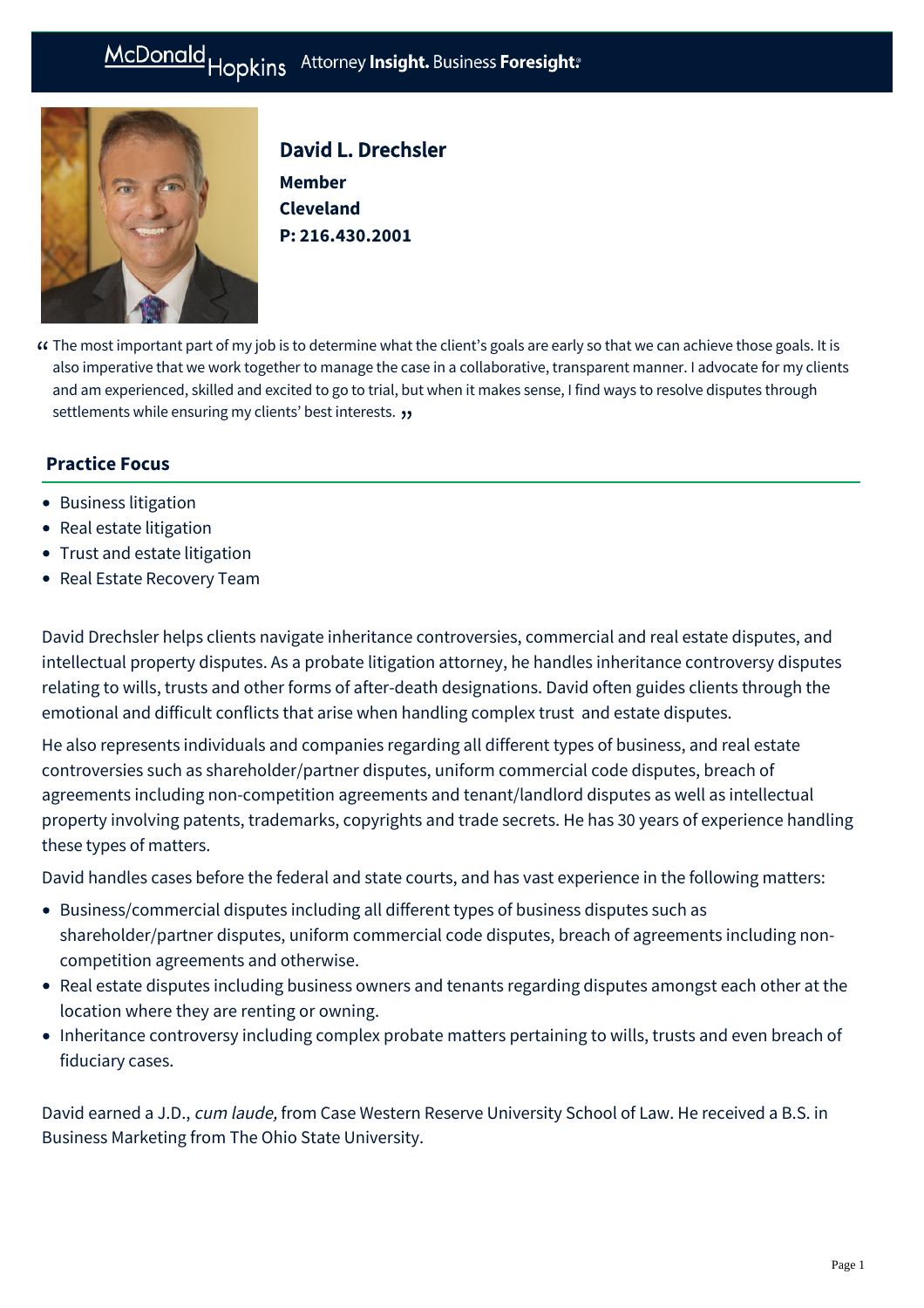#### **Admissions - Court**

- Federal Court of Claims
- U.S. Court of Appeals for the 6th Circuit
- U.S. District Court for the Northern District of Ohio
- U.S. Supreme Court

### **Admissions - State**

Ohio

### **Education**

- Case Western Reserve University School of Law
- The Ohio State University

#### **Honors and Awards**

- Named one of the Best Lawyers in America (2012-2022)
- Selected for inclusion in *Ohio Super Lawyers* (2007, 2009-2020)
- Selected for inclusion in Cleveland's top 50 Super Lawyers (2009)
- Recognized in Super Lawyers Corporate Counsel Edition (2008-2010)
- Recognized in Super Lawyers Business Edition for Business Litigation (2011)
- Martindale-Hubbell Peer Review Rating of AV Preeminent, which is the highest possible rating in both legal and ethical standards as established by confidential opinions from members of the Bar
- Banks Baldwin Advocacy Award Recipient

#### **Professional Membership**

- American Bar Association
- Cleveland Metropolitan Bar Association
- Ohio State Bar Association
- The William K. Thomas American Inn of Court, President (2019-present), Executive Committee (2017 present)

# **Public Service and Volunteerism**

- American Cancer Society, Ohio/West Virginia/Northern Kentucky Area Board Member
- Open Doors Academy, Board Member
- Case Western Reserve Alumni Association, Board Member
- Akron Zoological Park, Executive Committee, Member; Former Secretary and Member, Board of Trustees
- Cleveland Treatment Center, General Counsel; Former Board Member

# **Blog Posts**